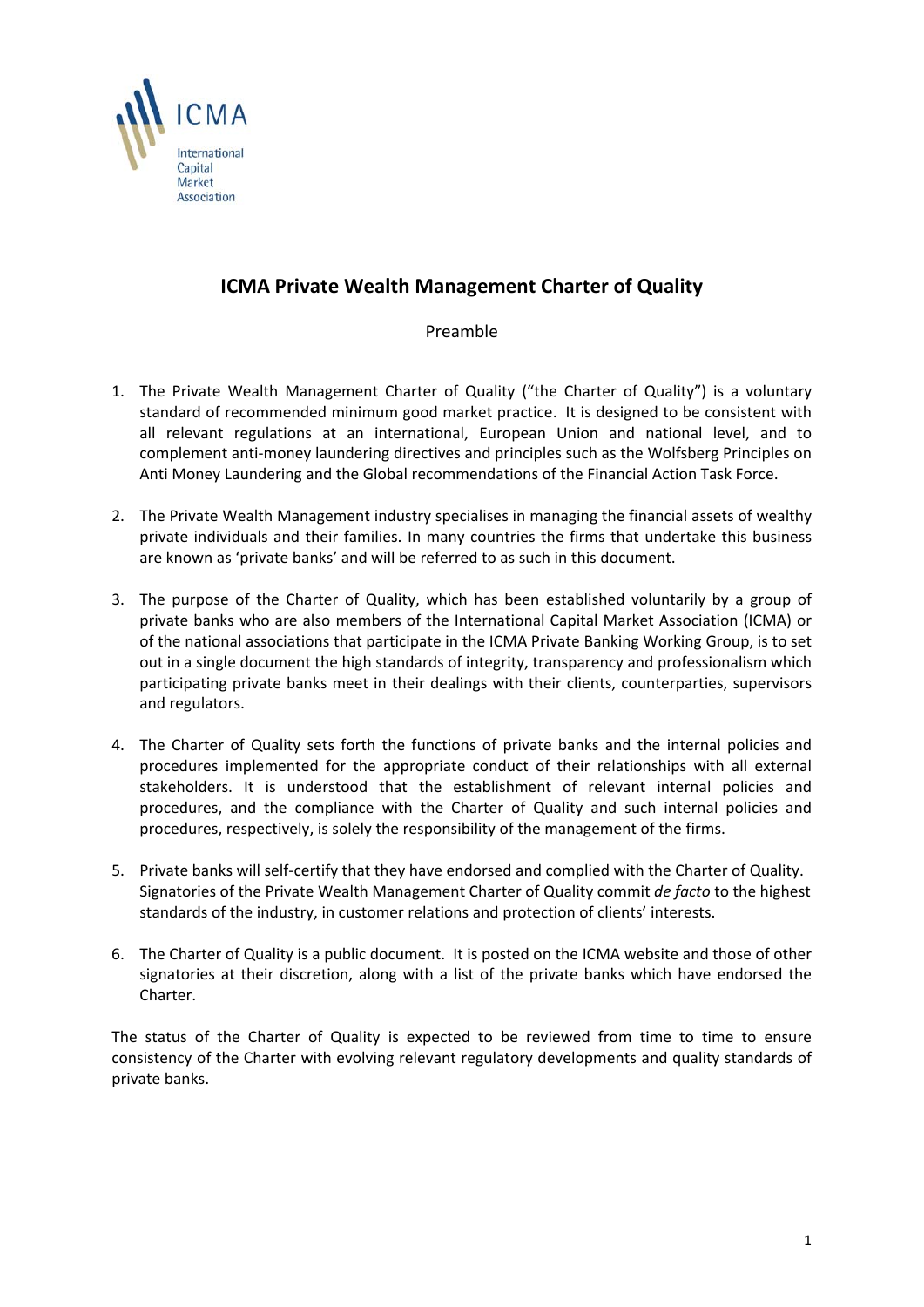The signatories of the Charter of Quality have adopted the following three principles and the requirements ensuing from them:

- integrity,
- transparency, and
- professionalism

### **1. Principle of integrity**

### **1. 1. Integrity in business relations**

### *1.1.1. Knowledge of clients*

Private banks ensure that they have good knowledge of their clients by the following methods:

- *Identification*: Private banks take the necessary actions to establish the identity of their clients and beneficial owners before conducting any transaction. Personal knowledge of private individual clients by the bank is necessary. For corporate entities, the ultimate beneficiaries and persons in control of funds have to be identified.
- *Diligence:* Private banks collect the necessary information on their clients, which may include their domicile, the reason and purpose of beginning a business relationship, the economic origin of the wealth and an estimate of it, the source of transferred funds and the anticipated activity on the account.
- *Types of business relations*: The requirement to know the client applies as soon as a business relationship is created, whether an account is opened or not. Private banks do not accept anonymous accounts.
- *Regularly updated records*: Private banks ensure that they have up‐to‐date information about their clients.

### *1.1.2. Prevention of money laundering, financing of terrorism and external fraud*

- *Appropriate organisation:* Private banks establish policies and procedures for preventing money laundering and other criminal activities. They put in place an efficient mechanism of transaction analysis and fraud detection. An employee responsible for money laundering prevention is appointed in the organisation. This position is usually separate from operational and commercial departments.
- *Co‐operation with authorities:* Private banks co‐operate with the authorities and make the declarations and disclosures required if they suspect criminal activities.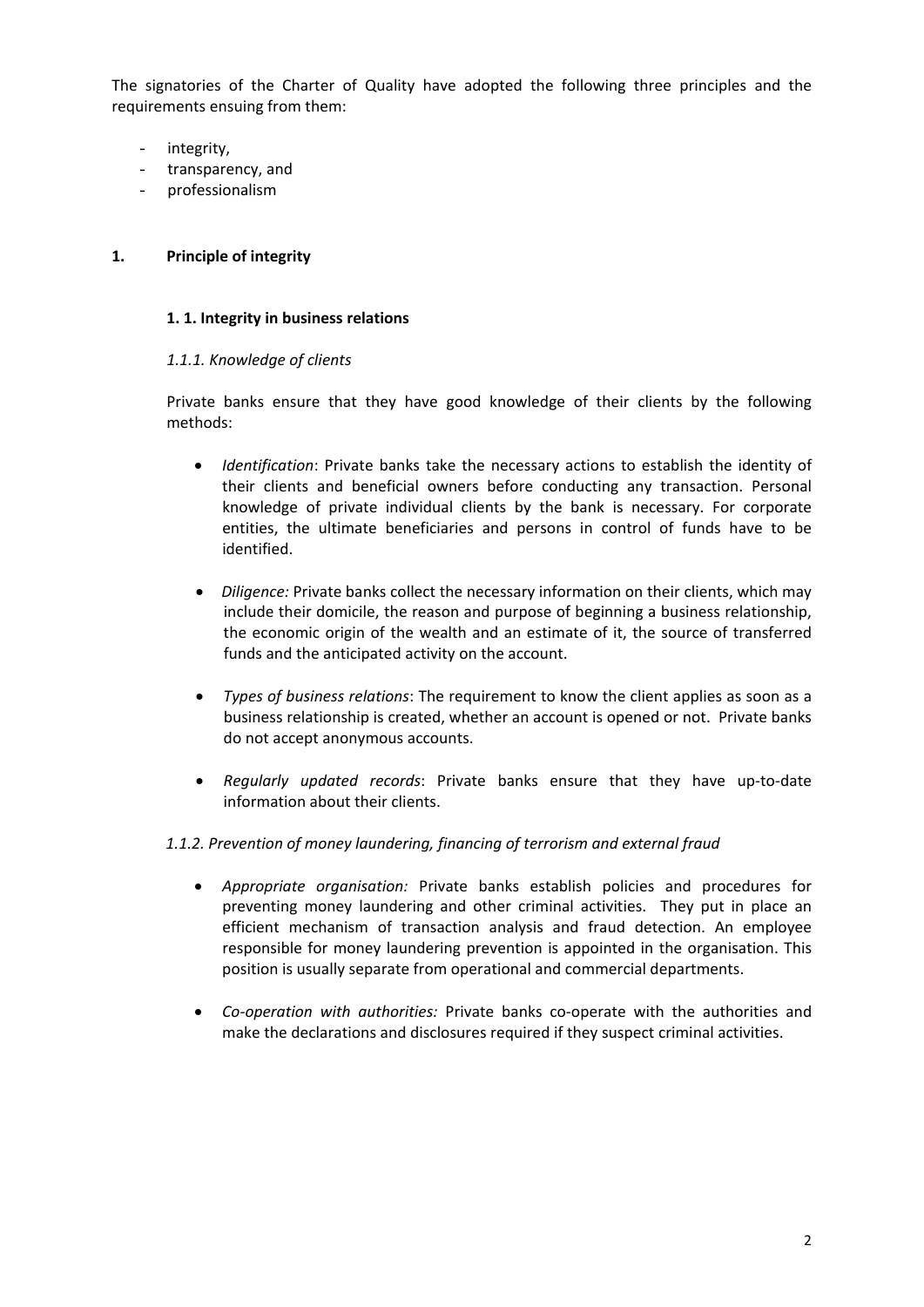## **1.2. Integrity of markets, financial products and services**

## *1.2.1. Markets, financial products and services*

Private banks ensure that their first priority is that financial products and services provided serve the interests of clients. They establish rules for this purpose:

- treating clients fairly when accessing financial markets,
- respecting the risk profile and level of financial knowledge and experience of each client,
- respecting clients' investment strategies,
- meeting clients' needs,
- determining portfolio turnover according only to clients' interests,
- acting as agents and fulfilling their fiduciary duty to clients.

Any provider of financial services must avoid actively, systematically or knowingly contributing to tax evasion or any action contrary to the laws and regulations of the jurisdictions under which financial services are provided. Private banks undertake to make available to their clients data enabling them to complete their tax declaration.

### *1.2.2. Market abuse*

Private banks establish policies and procedures in order to detect indications of market abuse, such as insider trading and market manipulation. In particular, these policies provide for both detection of suspected market abuse and determining appropriate notification to the authorities.

### **1.3. Integrity of staff**

### *1.3.1. Recruitment criteria*

Private banks undertake to recruit staff who demonstrate high standards of integrity and ethics.

### *1.3.2. Remuneration policy*

Private banks undertake to put in place a remuneration policy intended to safeguard clients' interests and avoid conflicts of interest. The criteria determining the variable part of the remuneration of employees whose action has an impact on results, including executive employees, are based in particular on:

- a fair balance between fixed and variable components (depending on the position held by the employee),
- effective performance,
- clients', and therefore the bank's, long-term interest.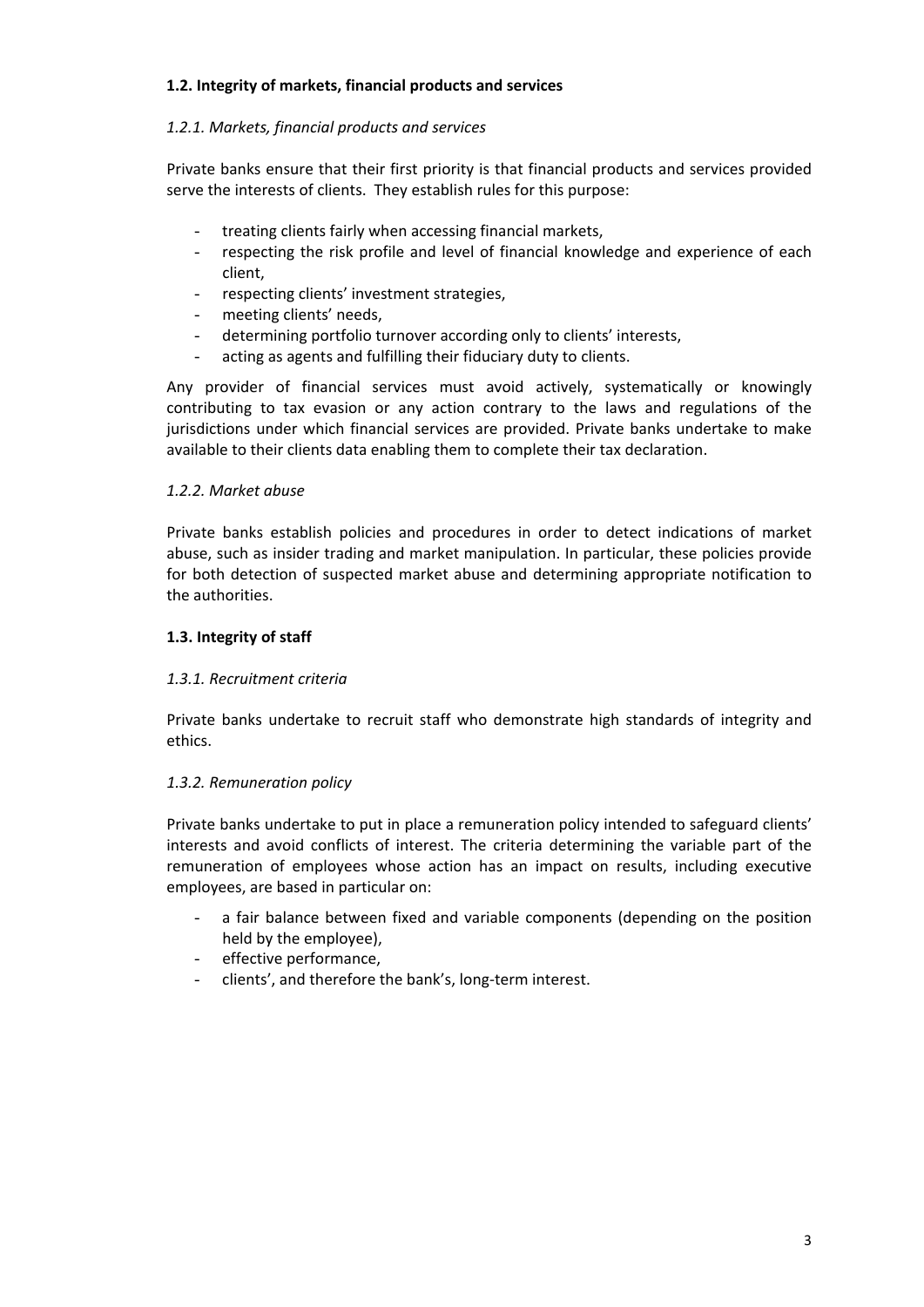### *1.3.3. Prevention of internal fraud*

 Private banks take measures to prevent the risk of internal fraud: such measures may include *inter alia* security rules related to fund transfers, signature‐process rules, monitoring of transactions and proper training.

# *1.3.4. Internal control*

Private banks ensure an effective control environment is maintained. External audit together with internal audit and other independent control functions assist in validating private banks' adherence to relevant policies and procedures. For this purpose independent inspection bodies for operational and commercial departments or private banks' own internal audit and control functions may be necessary to check on an on‐going basis the proper application of principles of integrity.

# **2. Transparency**

# **2.1. Towards clients**

Private banks make available to their clients at the outset a clear, appropriate and complete information pack regarding the service being provided. The information pack will enable the client, where applicable, either to select their financial investments or agree to a mandate from a firm to manage the client's portfolio on a discretionary basis with full knowledge, and to use also on‐line information services. Information packs may contain *inter alia*:

- details of the financial risks associated with the investment strategy the client has agreed to and with the financial instruments the client has accepted should be invested in;
- a statement of the expenses and commissions charged by the bank for each product or service,
- where applicable, the performance benchmarks against which the investments will be measured

During the provision of the service the private bank provides information to the client which covers inter alia:

- an ongoing valuation of the client's investments,
- the income returned,
- where applicable, the performance of the investments against benchmarks.

Private banks also undertake to provide their clients with information on each transaction made and to provide a comprehensive report of the status of their portfolio.

# **2.2. Regarding the regulatory environment**

# *2.2.1. Guaranteed access to information on request*

Private banks provide the relevant regulatory and other authorities of the jurisdictions where they are established access to any information that they require within the framework of currently applicable data protection legislation and to the extent permitted by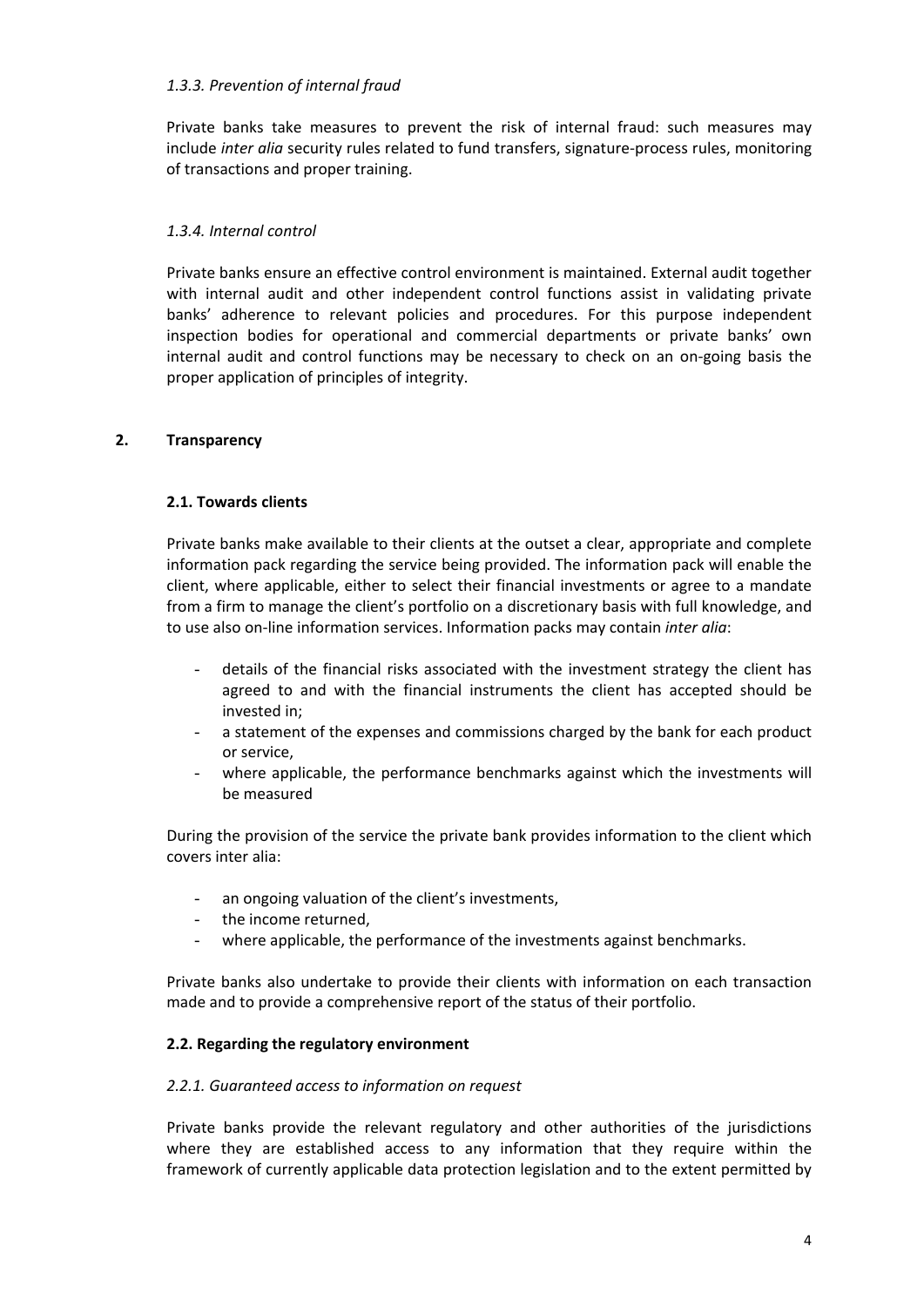relevant law and regulation governing disclosures to be made to the authorities. This guarantee covers any information given in accordance with the relevant law and regulations in the jurisdictions where customers' accounts are held. The information issued is strictly limited to the request made and must not jeopardize the rules of confidentiality.

Where applicable, private banks also undertake to meet their obligations for the administrative exchange of information.

### *2.2.2. Collection of taxes*

Private banks undertake to ensure the collection of taxes that they have an obligation to collect.

### **3. Professionalism**

### **3.1. Primacy of clients' legitimate interests**

Private banks apply this principle to all the transactions that they conduct for their clients, in particular in the following fields.

### *3.1.1. Respect for privacy and professional discretion*

Private banks maintain a tradition of respecting privacy and exercise professional discretion while abiding by the laws of the country where they are established. They establish rules protecting the confidentiality of client information in all formats. They put in place policies and procedures intended to safeguard this information, in particular:

- measures to protect confidential data,
- restrictions on the disclosure of information limited to those who "need to know",
- access rules for staff to buildings, systems and IT tasks,
- rules of access to buildings for outsiders.

In addition, regular training is available to staff on data management and security for the purposes of continuing professional development, including the need for discretion in the performance of work.

### *3.1.2. Management of conflicts of interest*

Private banks adopt policies for the management of conflicts of interest intended to avoid such conflicts between the bank and its clients, between one client and another and between staff and clients. This policy must be set out in a document which clients can access at their request.

### *3.1.3. Best execution of instructions*

Private banks adopt a "Best Execution" policy which must apply to all transactions for private clients. This policy is made available to clients upon their request.

### *3.1.4. Complaints management*

Private banks implement appropriate arrangements for complaints management in order to handle any customer complaints.